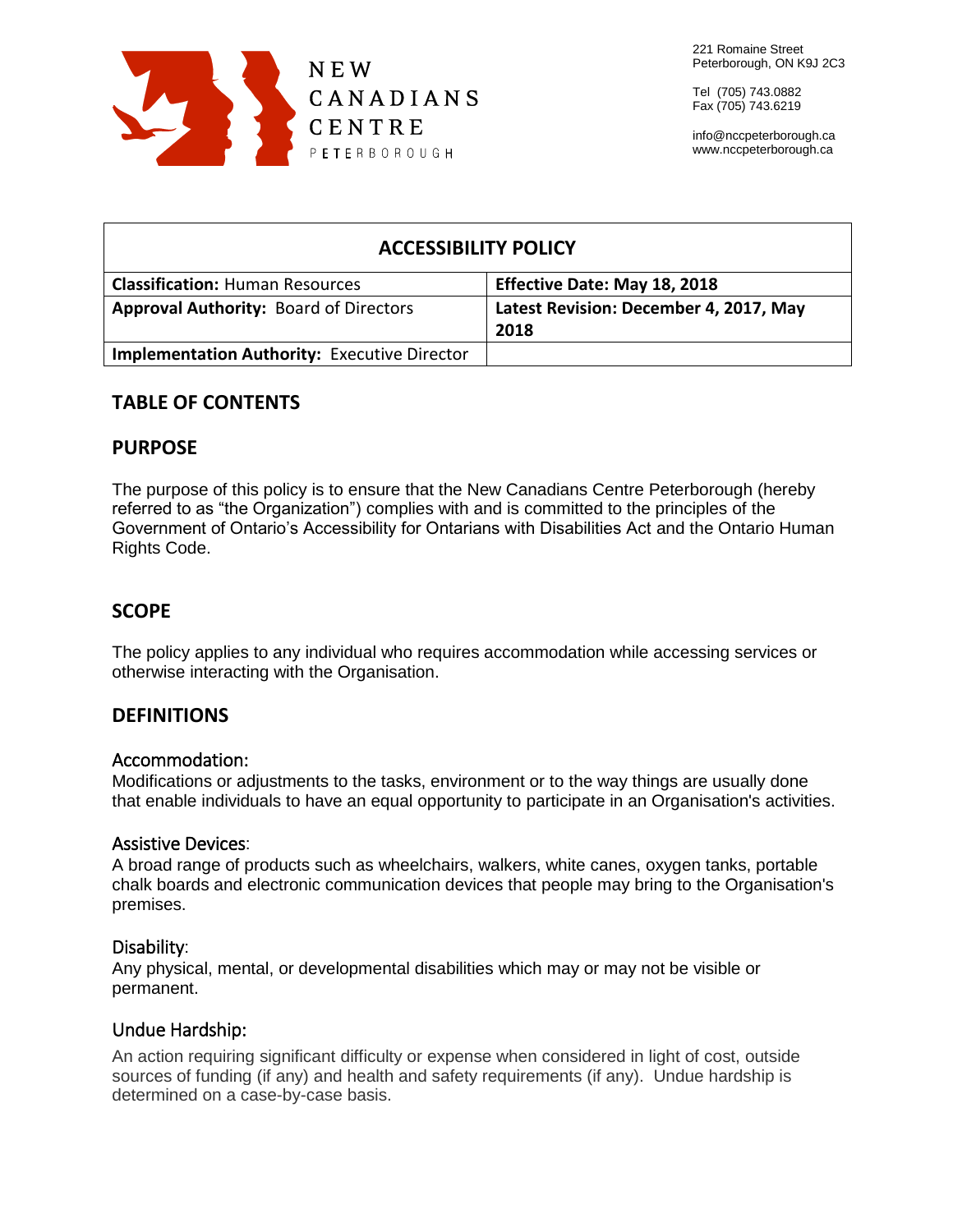

Tel (705) 743.0882 Fax (705) 743.6219

info@nccpeterborough.ca www.nccpeterborough.ca

# **RELEVANT LEGISLATION**

- Accessibility for Ontarians with Disabilities Act, 2005, S.O. 2005, c. 11
- Human Rights Code, R.S.O. 1990, c. H.19

# **RESPONSIBILITIES**

# Executive Director

The Executive Director or delegate is responsible for ensuring all persons with disabilities are treated in a manner that meets the expectations of the Policy. This responsibility includes:

- Selecting adequate and appropriate training;
- Ensuring all employees completed required training;
- Ensuring the office building is an accessible structure, or that alternate locations are provided for meetings;
- Reviewing all feedback provided about the way the Organisation provides services.

# Director of Community Development

The Director of Community Development or delegate is responsible for providing notice of temporary disruptions of services and ensuring communication produced meet the expectations of this Policy.

# Volunteer and Event Administrator

The Volunteer and Event Administrator is responsible for ensuring all volunteers complete required training.

# Office Administrator

The Office Administrator is responsible for training all reception volunteers and employees who fill in at reception.

# **POLICY AND PROCEDURES**

# Policy Statement

The Organisation is committed to equal access and opportunity for all people, regardless of citizenship, race, place of origin, ethnic origin, colour, ancestry, disability, age, creed/religion, sex/pregnancy, family status, marital status, sexual orientation, gender identity, gender expression, receipt of public assistance (in housing) and record of offences (in employment) or any other defining characteristic(s) as governed by the Ontario Human Rights Code (OHRC) and the Accessibility for Ontarians with Disabilities Act (AODA) standards.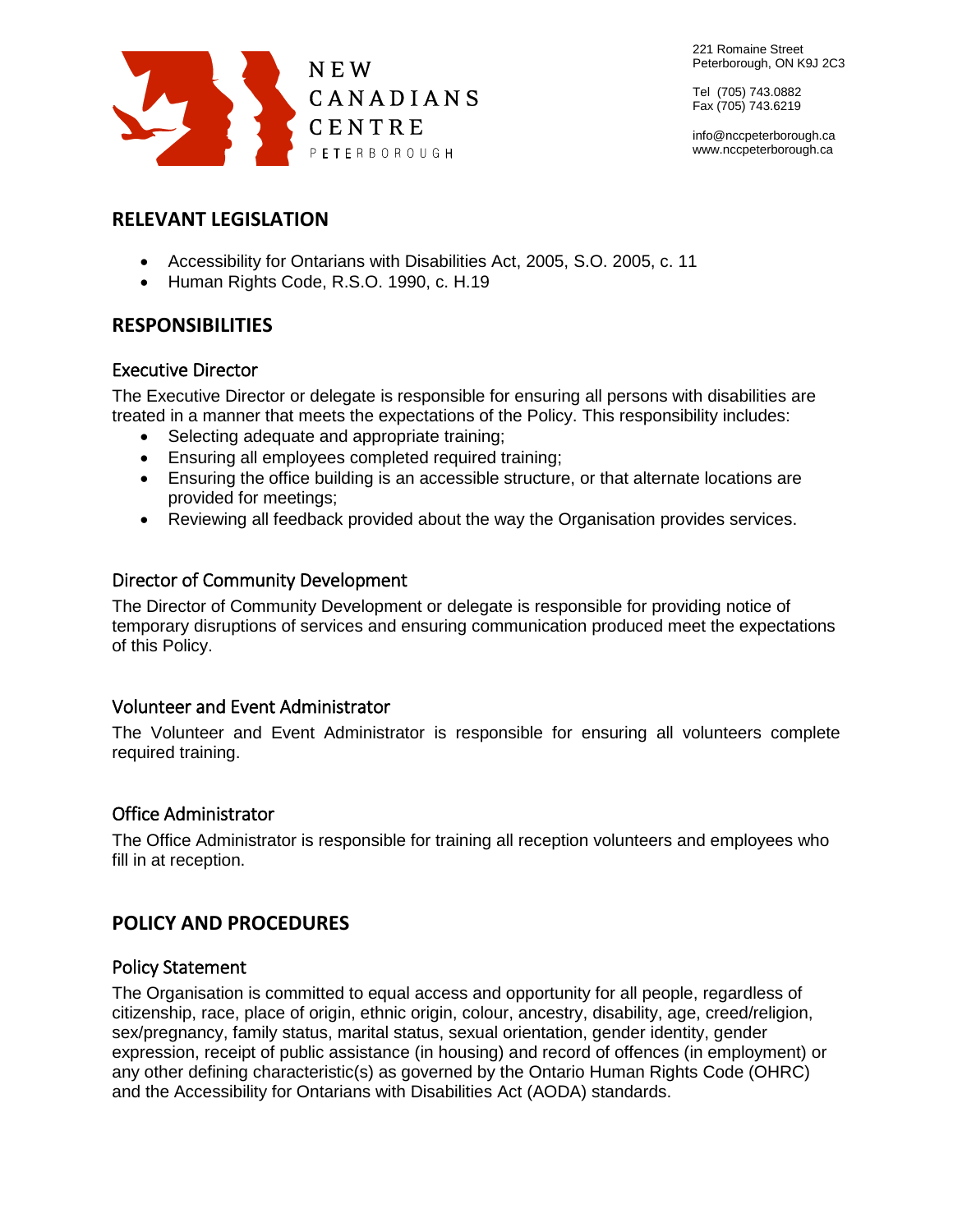

Tel (705) 743.0882 Fax (705) 743.6219

info@nccpeterborough.ca www.nccpeterborough.ca

As such, the Organisation embraces its duty to accommodate and is committed to ensure that all staff, clients and volunteers are treated with respect and dignity, and provided with the necessary accessibility accommodations and supports to thrive in their roles within the boundaries of causing undue financial hardship to the Organisation.

### **Guidelines**

All accessibility accommodation decisions will be considered within the framework of existing provincial and federal legislation with specific reference to the OHRC and the AODA standards. When there is a discrepancy within existing regulations, the regulation offering the higher level of accessibility will take precedence.

The Duty to Accommodate as outlined in the OHRC will be followed to the point of causing undue hardship, which takes into consideration:

- cost
- access to outside sources of funding, if any
- health and safety requirements, if any.

The Organisation as of 2017 is considered to be a 'Small Organization' as defined by the AODA with under 50 employees and the following procedures meet or exceed the requirements that pertain to this designation.

Any policy of the NCCP that does not respect and promote the dignity and independence of people with disabilities will be modified or removed.

### Procedures

### **Training**

#### **Accessible Customer Service**

The Organisation will provide Accessible Customer Service training to all employees, volunteers and others who deal with the public or other third parties on their behalf. The Executive Director or delegate will ensure this training is provided to all new employees within 3 months of their date of hire; the Event and Volunteer Coordinator or delegate will ensure that this training is provided to all volunteers before volunteer duties commence.

Training will consist of the Customer Service Standard module at the website www.accessforward.ca. All individuals required to take the training will also be required to submit the certificate of completion to the appropriate person: employees and Board member to the Executive Director, volunteers to the Volunteer Worker.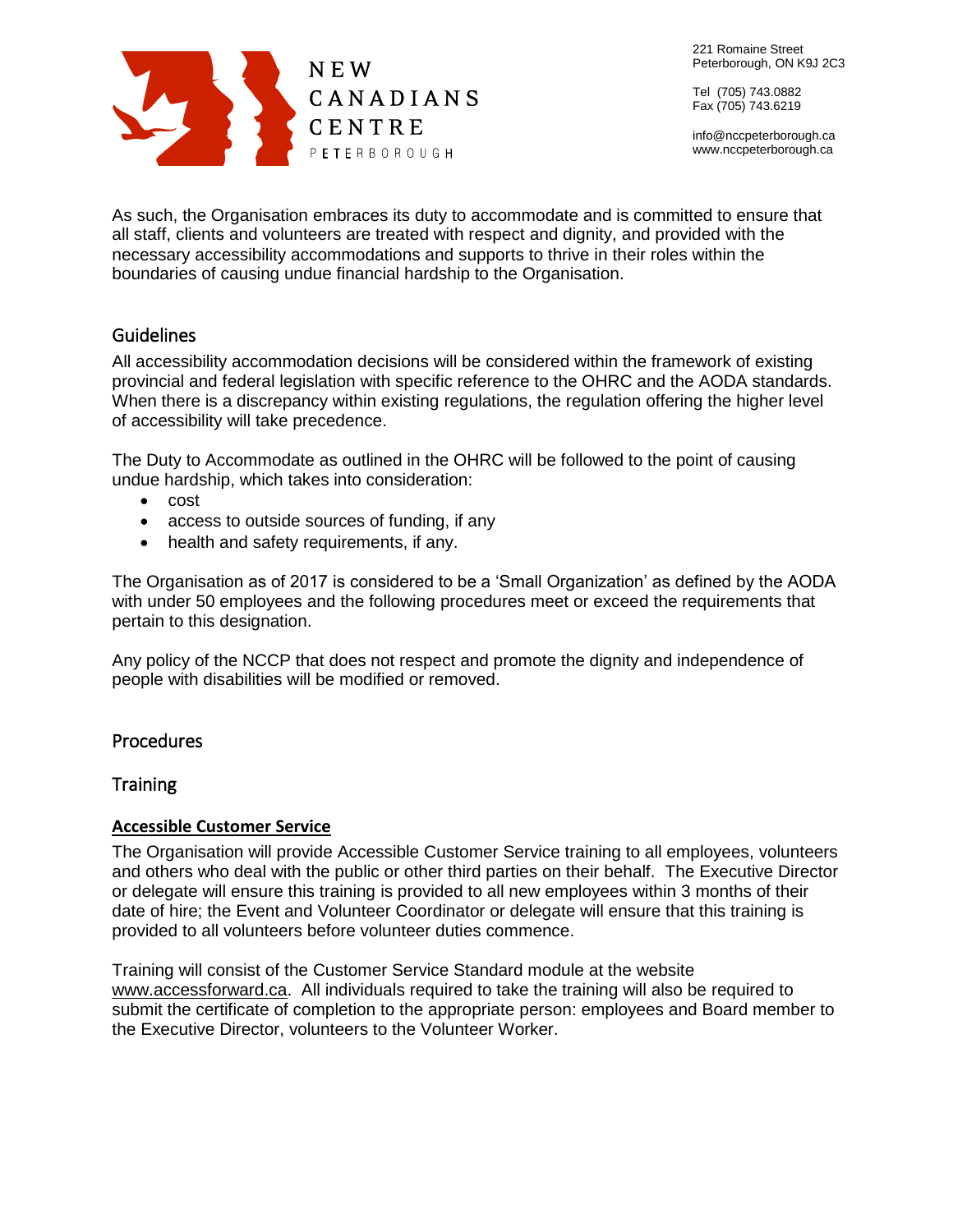

Tel (705) 743.0882 Fax (705) 743.6219

info@nccpeterborough.ca www.nccpeterborough.ca

# The use of Assistive devices

The Executive Director will ensure that employees are trained and familiar with various assistive devices that may be used by customers with disabilities while accessing the Organisation's services.

#### **Elevator**

An elevator is available at the Organisation's main office. The Office Administrator is responsible for ensuring all reception volunteers and all employees who fill in at reception are trained in the use of the elevator.

#### **Service dogs**

The Organisation welcomes people with disabilities and their service animals. Service animals are permitted on the parts of our premises that are open to the public.

#### **Support Workers**

A person with a disability who is accompanied by a support person will be encouraged to have that person accompany them when receiving services. No fees will be charged to a support person when accompanying a person with a disability on trips, events, or activities.

### Communication

### **Accessible formats**

When a request for accommodation is received by any employee, that employee will consult with the individual to determine their accessibility needs. If the employee is unable or unsure if the individual's accessibility needs can be accommodated, the employee shall consult with their direct supervisor. The supervisor will determine the most appropriate accessible format or communication support depending on the accessibility needs of the person and the capability of the Organisation to deliver.

Accessible formats and communication supports must be provided in a timely manner and at a cost that is not more than the regular costs charged to other people.

Examples of alternate formats and communication supports that may be considered include:

- Reading written information to a person directly
- Large print
- Text transcripts of audio or visual information
- Handwritten notes instead of spoken word
- Information written in plain language
- An electronic document formatted to be accessible for use with a screen reader
- Material translated into another language
- Audio recording of written information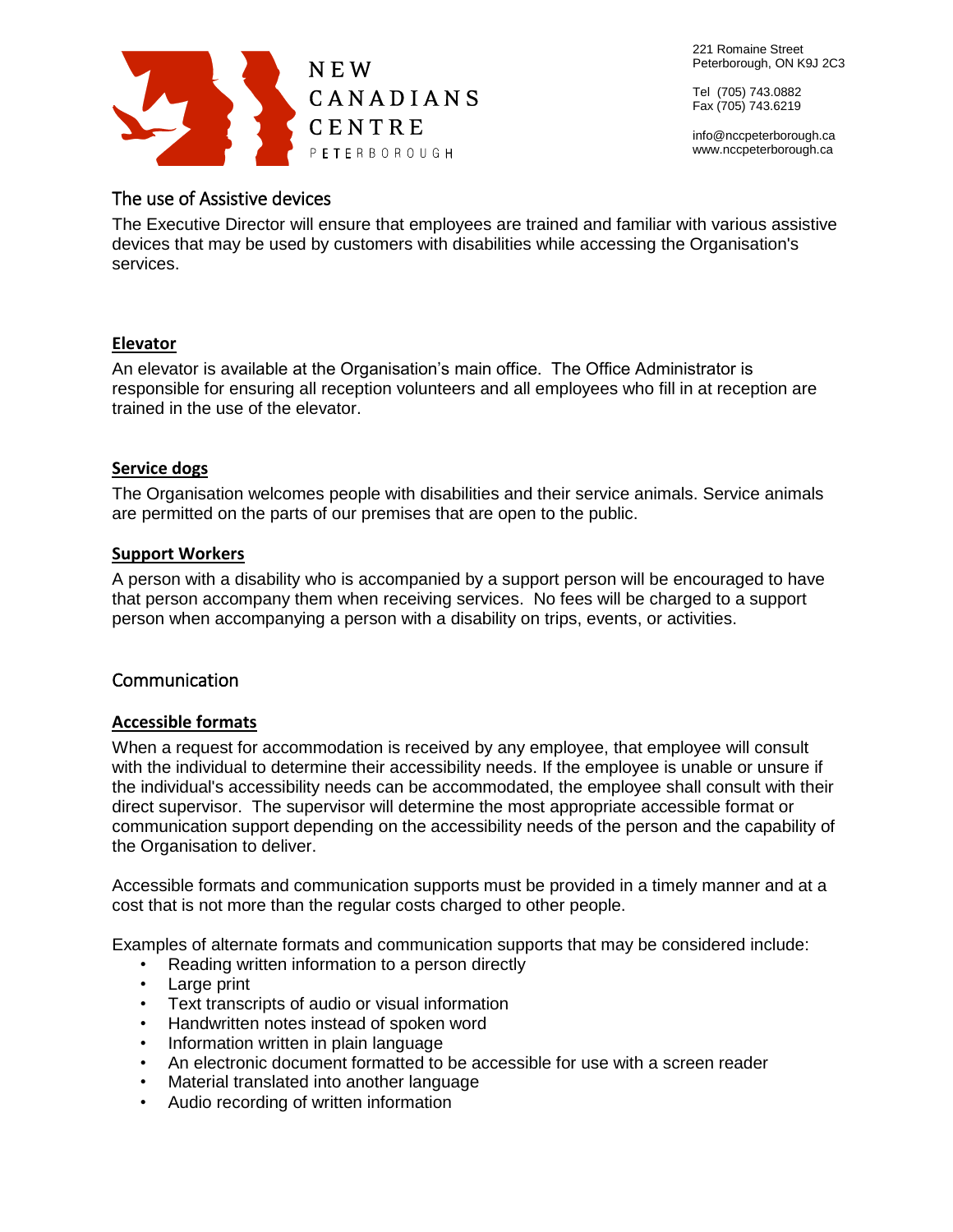

Tel (705) 743.0882 Fax (705) 743.6219

info@nccpeterborough.ca www.nccpeterborough.ca

If the Organisation cannot convert requested material, the supervisor making that decision will provide the individual making the request with an explanation as to why the information or communications are unconvertible, and a summary of the information or communications (e.g. a written or verbal description for visual content).

#### **Notice of temporary disruptions**

In the event of a planned or unexpected disruption to services or facilities, the Organisation will notify employees, clients, and volunteers promptly. Depending on the extent of the disruption, the communication may be made by the Executive Director or designate, or the employee responsible for a specific program or service.

If all affected individuals cannot be contacted directly, a notice will be placed on the main door of the affected office(s) and will include information about the reason for the disruption and its anticipated duration. This information will also be distributed, where appropriate, via social media and/or email.

Where the Organisation is aware of a need for accommodation, all reasonable attempts will be made to make this information available in alternate formats (e.g. in a language other than English, large print, etc.).

#### **Feedback**

Individuals who wish to provide feedback on the way the Organisation provides services to people with disabilities can do so through the Organisation's website, the general Organisational email, or by contacting any employee of the Organisation through email, phone, or personally.

All feedback will be directed to the Executive Director, who will respond within 14 calendar days of receiving the feedback

Feedback mechanisms used by the Organisation, such as evaluations or surveys, must be made accessible, upon request, through the use of alternate formats or using communication supports.

#### Employment

#### **Accessible Recruitment**

See Human Resources Policy HR#2 Recruitment.